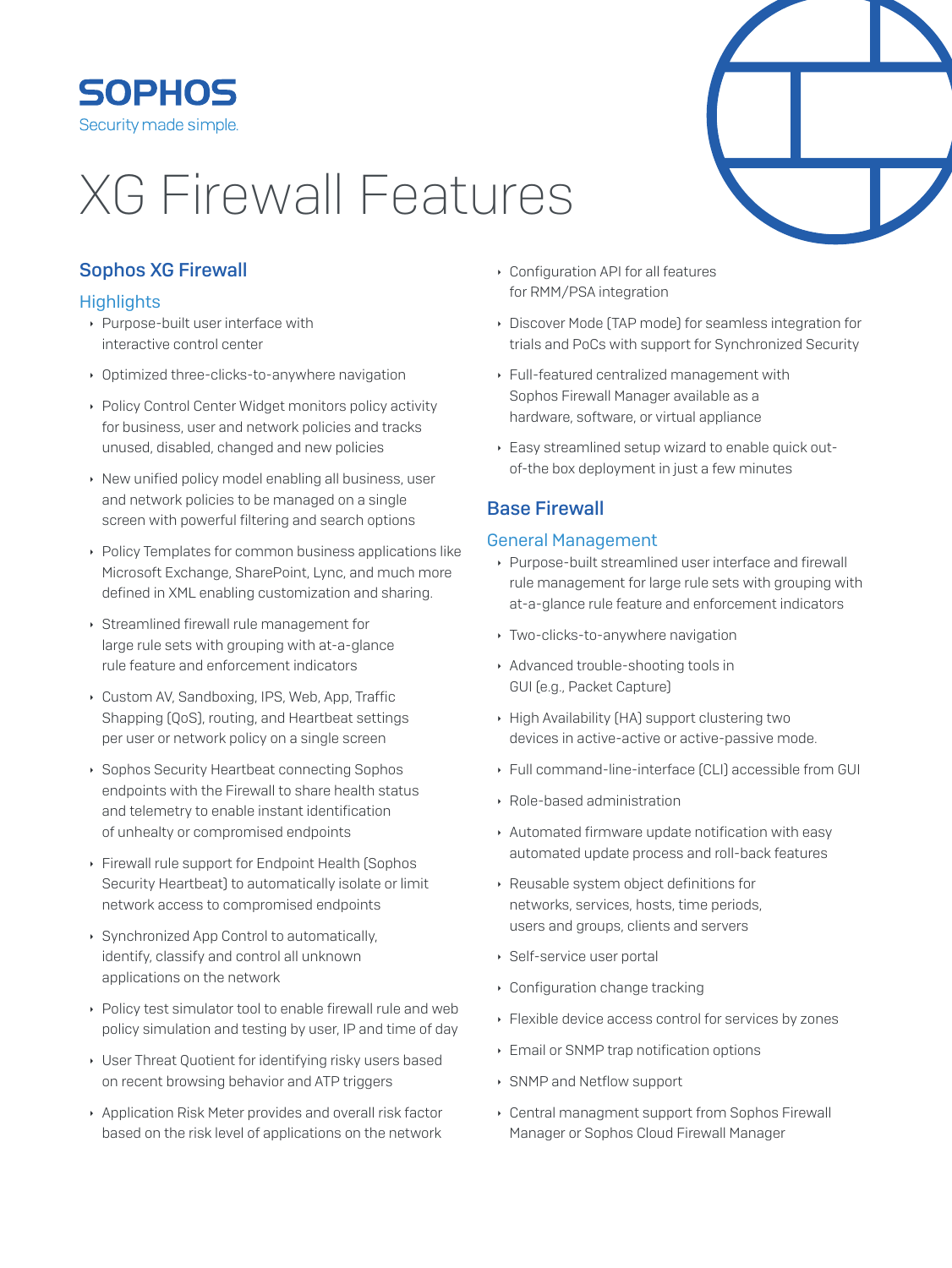- > Backup and restore configurations: locally, via FTP or email; on-demand, daily, weekly or monthly
- API for third party integration
- Remote access option for Sophos Support
- Cloud-based license management via MySophos

## **Firewall, Networking, and Routing**

- Stateful deep packet inspection firewall
- ▶ FastPath Packet Optimization
- User, group, time, or network based policies
- Access time polices per user/group
- Enforce policy across zones, networks, or by service type
- Dividenda Zone-based policy support.
- Default zones for LAN, WAN, DMZ, LOCAL, VPN, and WiFi
- Custom zones on LAN or DMZ
- Customizable NAT policies with IP masquerading and full object support to redirect or forward multiple services in a single rule
- ▶ Flood protection: DoS, DDoS and portscan blocking
- Country blocking by geo-IP
- Routing: static, multicast [PIM-SM] and dynamic (RIP, BGP, OSPF)
- Upstream proxy support
- ▶ Protocol independent multicast routing with IGMP snooping
- ▶ Bridging with STP support and ARP broadcast forwarding
- ▸ VLAN DHCP support and tagging
- Multiple bridge support
- ▶ WAN link balancing: multiple Internet connections. auto-link health check, automatic failover, automatic and weighted balancing, and granular multipath rules
- ▶ Wireless WAN support [n/a in virtual deployments]
- ▶ 802.3ad interface link aggregation
- Full configuration of DNS, DHCP and NTP
- Dynamic DNS
- ▶ IPv6 Ready Logo Program Approval Certification
- ▶ IPv6 tunnelling support including 6in4, 6to4, 4in6, and IPv6 rapid deployment (6rd) through IPSec

## **Base Traffic Shaping and Quotas**

- ▶ Flexible network or user based traffic shaping [QoS] (enhanced Web and App traffic shaping options are included with the Web Protection Subscription]
- ▶ Set user-based traffic quotas on upload/download or total traffic and cyclical or non-cyclical
- ▶ Real-time VoIP optimization
- DSCP marking

#### **Secure Wireless**

- Simple plug-and-play deployment of Sophos wireless access points [APs] - automatically appear on the firewall control center
- ▸ Central monitor and manage all APs and wireless clients through the built-in wireless controller
- > Bridge APs to LAN, VLAN, or a separate zone with client isolation options
- Multiple SSID support per radio including hidden SSIDs
- ▶ Support for the latest security and encryption including WPA2 Personal and Enterprise
- Support for IEEE 802.1X (RADIUS authentication)
- Support for 802.11r (fast transition)
- ▶ Hotspot support for [custom] vouchers, password of the day, or T&C acceptance
- ▶ Wireless guest Internet access with walled garden options
- ▸ Time-based wireless network access
- ▶ Wireless repeating and bridging meshed network mode with supported APs
- Automatic channel selection background optimization
- ▶ Support for HTTPS login
- ▶ Rogue AP detection

## Authentication

- · Transparent, proxy authentication (NTLM/ Kerberos) or client authentication
- Authentication via: Active Directory, eDirectory, RADIUS, LDAP and TACACS+
- ▶ Server authentication agents for Active Directory SSO, STAS, SATC
- Client authentication agents for Windows, Mac OS X, Linux 32/64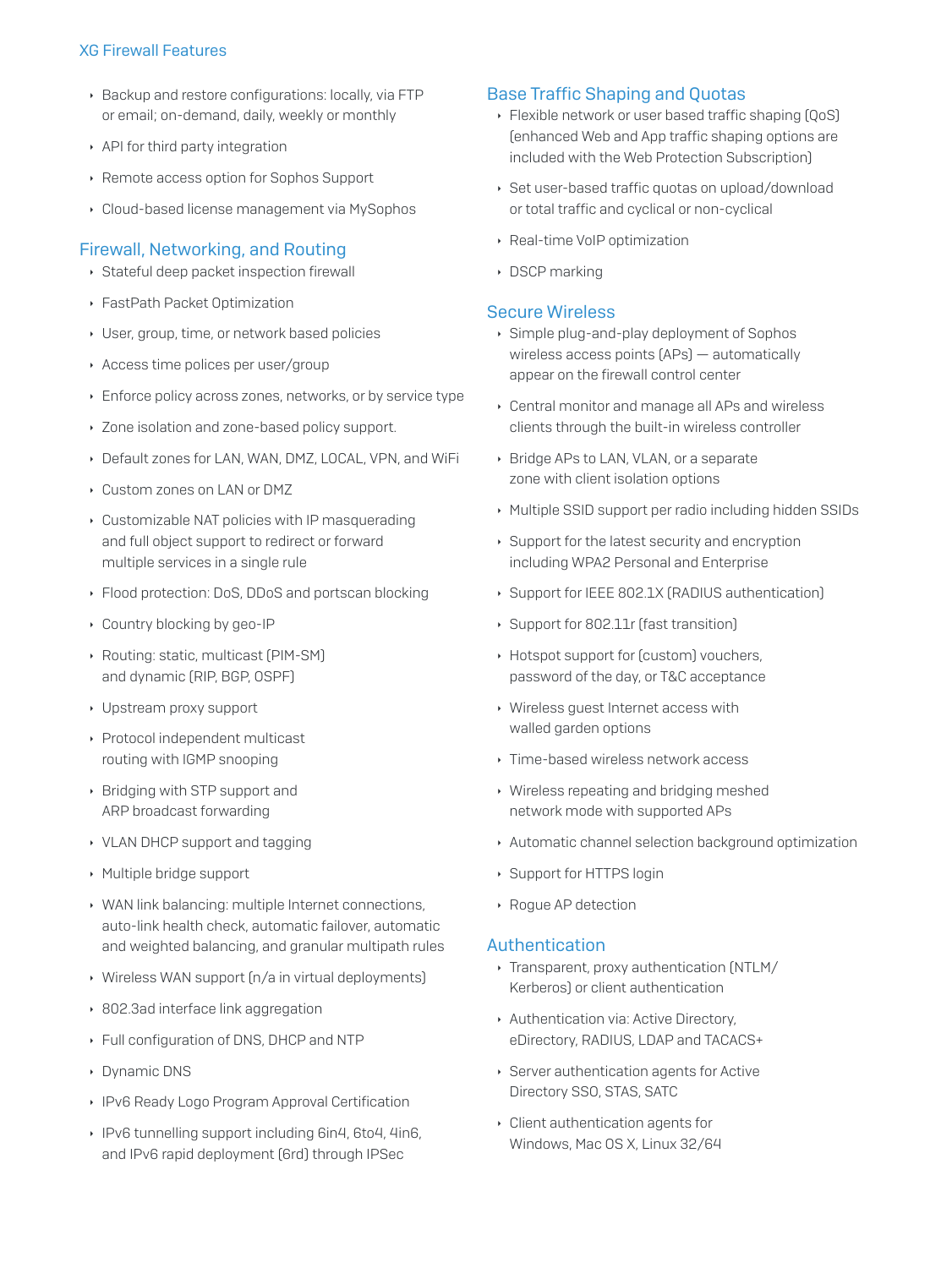- Authentication certificates for iOS and Android
- Single sign-on: Active directory, eDirectory
- Authentication services for IPSec, L2TP, PPTP, SSL
- ▶ Captive Portal

#### **User Self-Serve Portal**

- Download the Sophos Authentication Client
- Download SSL remote access client [Windows] and configuration files (other OS)
- ▶ Hotspot access information
- Change user name and password
- ▸ View personal internet usage
- Access quarantined messages (requires Email Protection)

## **Base VPN Options**

- Site-to-site VPN: SSL, IPSec, 256- bit AES/3DES, PFS, RSA, X.509 certificates, pre-shared key
- ▶ 12TP and PPTP
- ▶ Remote access: SSL, IPsec, iPhone/iPad/ Cisco/Andriod VPN client support
- ▶ IKEv2 Support
- SSL client for Windows and configuration download via user portal

## **IPSec Client (sold separately)**

- Authentication: Pre-Shared Key (PSK), PKI (X.509), Smartcards, Token and XAUTH
- ▶ Encryption: AES (128/192/256), DES, 3DES [112/168], Blowfish, RSA (up to 2048 Bit), DH groups 1/2/5/14, MD5 and SHA-256/384/512
- Intelligent split-tunneling for optimum traffic routing
- ▶ NAT-traversal support
- Client-monitor for graphical overview of connection status
- Multilingual: German, English, and French

# **Sandstom Protection Subscription**

## **Sandstorm Cloud Sandbox Protection**

- ▶ Full integration into your Sophos security solution dashboard
- Inspects executables and documents containing

executable content (including .exe, .com, and .dll, .doc, docx, docm and .rtf and PDF) and archives containing any of the file types listed above (including ZIP, BZIP, GZIP, RAR, TAR, LHA/LZH, 7Z, Microsoft Cabinet)

- ▶ Machine Learning technology with Deep Learning scans all executable files
- In-depth malicious file reports and dashboard file release capability
- Optional data center selection and flexible user and group policy options on file type, exclusions, and actions on analysis
- ▶ Supports one-time download links

# **Network Protection Subscription**

## **Intrusion Prevention (IPS)**

- High-performance, next-gen IPS deep packet inspection engine with selective IPS patterns for maximum performance and protection
- ▸ Top rated by NSS Labs
- ▸ Thousands of signatures
- ▶ Support for custom IPS signatures
- ▶ IPS Policy Smart Filters that enable dynamic policies which automatically update as new patterns are added
- ▶ Flexible IPS policy deployment as part of any network or user policy with full customization

#### ATP and Security Heartbeat™

- Advanced Threat Protection (Detect and block network traffic attempting to contact command and control servers using multi-layered DNS, AFC, and firewall)
- ▶ Sophos Security Heartbeat™ instantly identifies compromised endpoints including the host, user, process, incident count, and time of compromise
- ▶ Sophos Security Heartbeat™ policies can limit access to network resources or completely isolate compromised systems until they are cleaned up

# **Remote Ethernet Device (RED) VPN**

- ▸ Central Management of all RED devices
- ▶ No configuration: Automatically connects through a cloud-based provisioning service
- ▶ Secure encrypted tunnel using digital X.509 certificates and AES256-encryption
- ▶ Virtual Ethernet for reliable transfer of all traffic between locations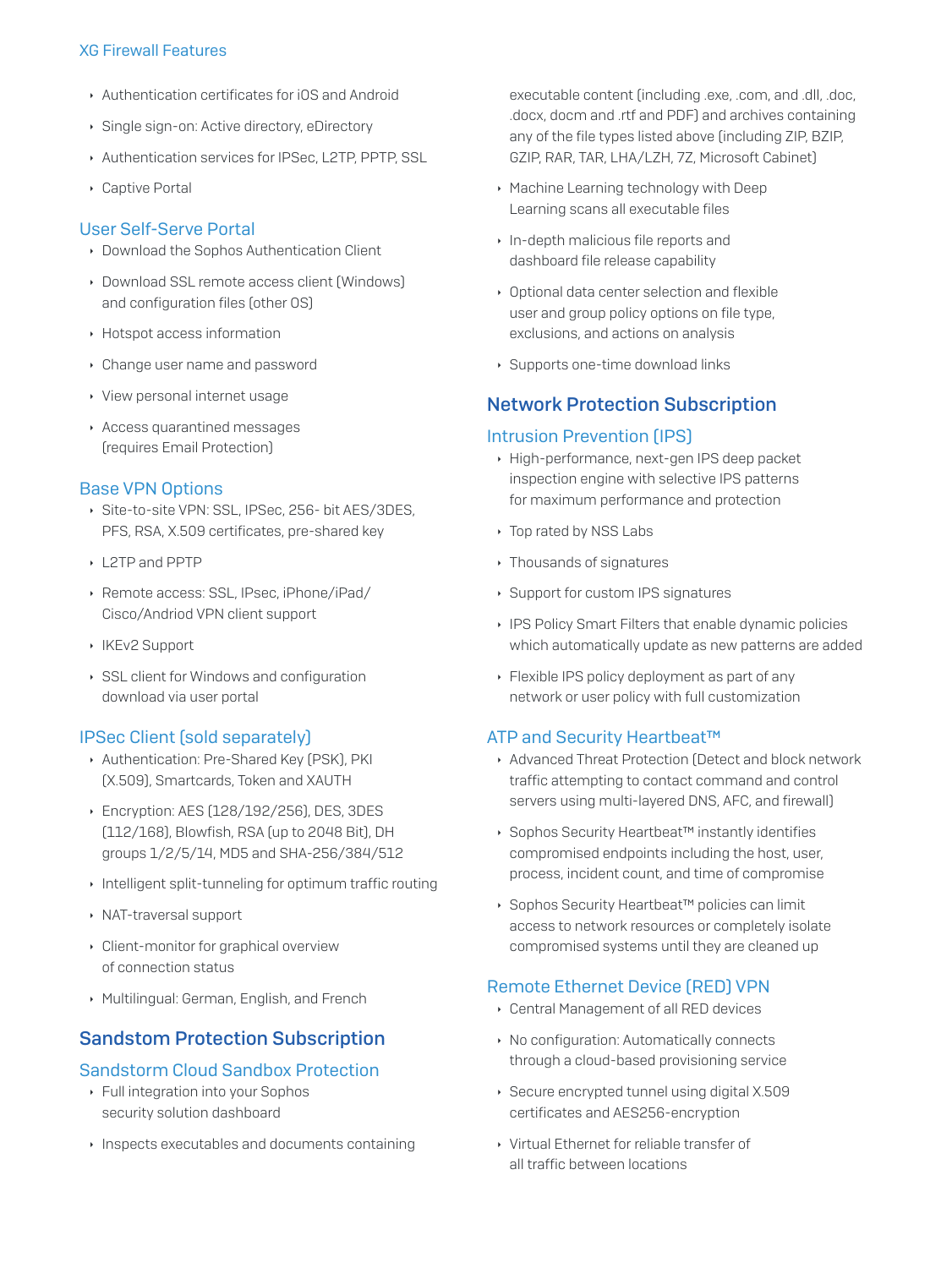- IP address management with centrally defined DHCP and DNS Server configuration
- ▶ Remotely de-authorize RED devices after a select period of inactivity
- Compression of tunnel traffic
- ▸ VLAN port configuration options (RED 50)

#### **Clientless VPN**

▶ Sophos unique encrypted HTML5 self-service portal with support for RDP, HTTP, HTTPS, SSH, Telnet, and VNC

# **Web Protection Subscription**

## **Web Protection and Control**

- Fully transparent proxy for antimalware and web-filtering
- Enhanced Advanced Threat Protection
- ▸ URL Filter database with millions of sites across 92 categories, backed by SophosLabs
- ▶ Surfing quota time policies per user/group
- Access time polices per user/group
- Malware scanning: block all forms of viruses, web malware, trojans, and spyware on HTTP/S, FTP and web-based email
- Advanced web malware protection with JavaScript emulation
- Live Protection real-time, in-the-cloud lookups for the latest threat intelligence
- ▶ Second independent malware detection engine [Avira] for dual-scanning
- ▶ Real-time or batch mode scanning
- ▶ Pharming Protection
- HTTP and HTTPS scanning and enforcement on any network and user policy with fully customizable rules and exceptions
- ▶ SSL protocol tunnelling detection and enforcment
- ▶ Certificate validation
- High performance web content caching
- ▶ Forced caching for Sophos Endpoint updates
- Eile type filtering by mime-type, extension and active content types (e.g. Activex, applets, cookies, etc.)
- ▶ YouTube for Schools enforcement
- SafeSearch enforcement (DNS-based) for major search engines
- Web keyword monitoring and enforcement to log. report or block web content matching keyword lists with the option to upload customs lists
- ▶ Block Potentially Unwanted Applications

## **Application Protection and Control**

- ▶ Synchronized App Control to automatically, identify, classify and control all unknown applications on the network
- Signature-based application control with patterns for thousands of applications
- App Control Smart Filters that enable dynamic policies which automatically update as new patterns are added
- ▶ Micro app discovery and control
- Application control based on category, characteristics (e.g., bandwidth and productivity consuming), technology (e.g., P2P) and risk level
- ▶ Per-user or network rule application control policy enforcement

## Web and App Traffic Shaping

▶ Enhanced traffic shaping [QoS] options by web category or application to limit or guarantee upload/download or total traffic priority and bitrate individually or shared

# **Email Protection Subscription**

## **Email Protection and Control**

- E-mail scanning with SMTP, POP3, and IMAP support
- ▶ Reputation service with spam outbreak monitoring based on patented Recurrent-Pattern-Detection technology
- ▶ Block spam and malware during the SMTP transaction
- ▶ Spam greylisting
- ▶ Recipient verification for mistyped email addresses
- ▶ Second independent malware detection engine (Avira) for dual-scanning
- Live Protection real-time, in-the-cloud lookups for the latest threat intelligence
- Automatic signature and pattern updates
- Smart host support for outbound relays
- ▶ File-Type detection/blocking/scanning of attachments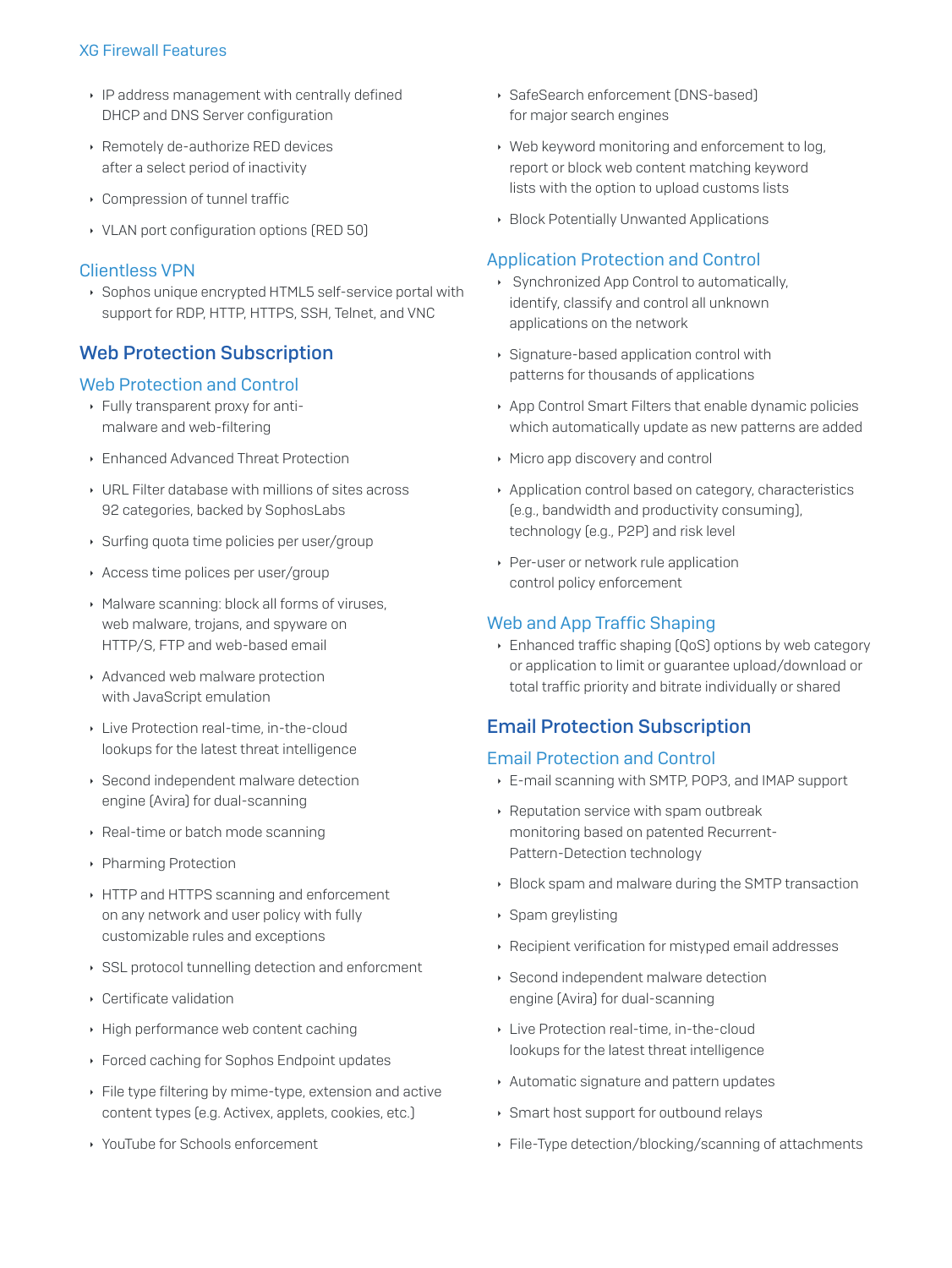- Accept, reject or drop over-sized messages
- Detects phishing URLs within e-mails
- Use pre-defined content scanning rules or create your own custom rules based on a variety of criteria
- ▸ TLS Encryption support for SMTP, POP, and IMAP
- Append signature automatically to all outbound messages
- $\triangleright$  Email archiver

#### **Email Quarantine Management**

- ▶ Spam quarantine digest and notifications options
- Malware and spam quarantines with search and filter options by date, sender, recipient, subject, and reason with option to release and delete messages
- Self-serve user portal for viewing and releasing quarantined messages

#### **Email Encryption and DLP**

- ▶ Patent-pending SPX encryption for one-way message encryption
- Recipient self-registration SPX password management
- Add attachments to SPX secure replies
- Completely transparent, no additional software or client required
- DLP engine with automatic scanning of emails and attachments for sensitive data
- ▶ Pre-packaged sensitive data type content control lists (CCLs) for PII, PCI, HIPAA, and more, maintained by SophosLabs

# **Web Server Protection Subscription**

#### **Web Application Firewall Protection**

- ▶ Reverse proxy
- ▸ URL hardening engine with deep-linking and directory traversal prevention
- ▶ Form hardening engine
- ▶ SQL injection protection
- Cross-site scripting protection
- Dual-antivirus engines (Sophos and Avira)
- HTTPS (SSL) encryption offloading
- Cookie signing with digital signatures
- ▶ Path-based routing
- Outlook anywhere protocol support
- ▶ Reverse authentication [offloading] for form-based and basic authentication for server access
- ▸ Virtual server and physical server abstraction
- Integrated load balancer spreads visitors across multiple servers
- Skip individual checks in a granular fashion as required
- ▶ Match requests from source networks or specified target URLs
- ▶ Support for logical and/or operators
- Assists compatibility with various configurations and non-standard deployments
- Options to change Web Appliaction Firewall performance parameters
- ▶ Scan size limit option
- Allow/Block IP ranges
- ▸ Wildcard support for server paths
- Automatically append a prefix/suffix for authentication

## **Logging and Reporting**

NOTE: Individual log, report, and widget availability depends on enabled software subcriptions.

- Hundreds of on-box reports with custom report options: Dashboards (Traffic, Security, and User Threat Quotient), Applications (App Risk, Blocked Apps, Synchronized Apps, Search Engines, Web Servers, Web Keyword Match, FTP), Network and Threats (IPS, ATP, Wireless, Security Heartbeat, Sandstorm), VPN, Email, Compliance (HIPAA, GLBA, SOX, FISMA, PCI, NERC CIP v3, CIPA)
- Current Activity Monitoring: system health, live users, IPsec connections, remote users, live connections, wireless clients, quarantine, and DoS attacks
- ▶ Report anonymization
- ▶ Report scheduling to multiple recipients by report group with flexible frequency options
- Export reports as HTML, PDF, Excel [XLS]
- ▶ Report bookmarks
- ▶ Full log viewer with retention customization by category